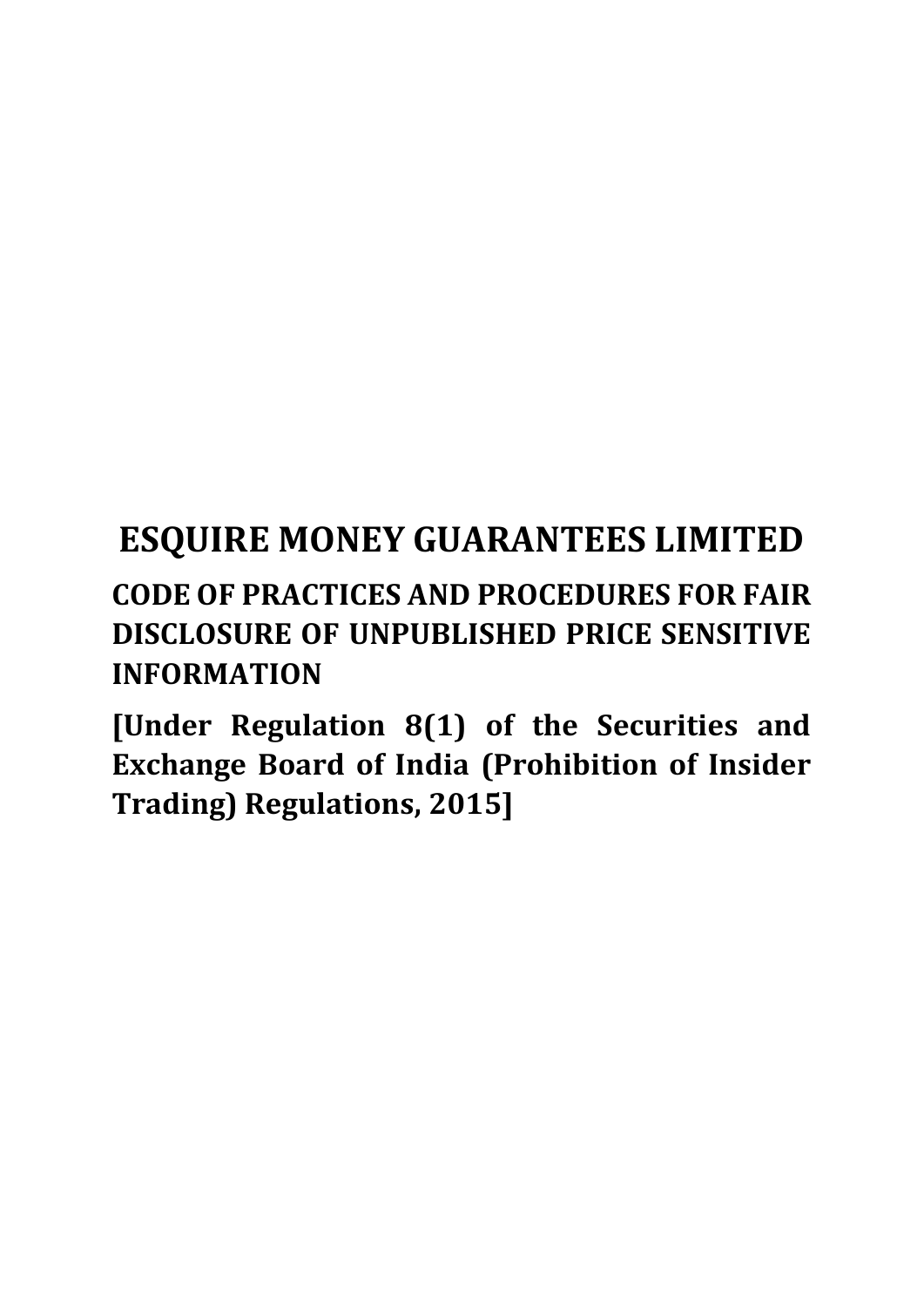This Code shall be known as "Esquire Money Guarantees Limited -Code of Practices and Procedures for Fair Disclosure of Unpublished Price Sensitive Information". The Board of Directors of the Company has formulated the said code at their meeting held on April 30, 2015 and is effective from the said date.

### 1. INTRODUCTION:

The Securities and Exchange Board of India (SEBI), vide Notification No. LADNRO/GN/2014- 15/21/85 dated 15th January, 2015 has notified the SEBI (Prohibition of Insider Trading) Regulations, 2015. In terms of the Regulations, this Code of Practices and Procedures for Fair Disclosure of Unpublished Price Sensitive Information (hereinafter "the Code") is formulated so that the Company would follow in order to adhere to each of the principles set out in Schedule A of the Regulations.

### 2. OBJECTIVE:

The objective of this Code is to disseminate and disclose unpublished price sensitive information which would impact the price of the securities of the Company, as and when it become due for dissemination or disclosure and to maintain uniformity and fairness in dealing with all Stakeholders.

### 3. DEFINITIONS:

(1) In these regulations, unless the context otherwise requires, the following words, expressions and derivations there from shall have the meanings assigned to them as under:–

(a) "Act" means the Securities and Exchange Board of India Act, 1992 (15 of 1992);

(b) "Board" means the Securities and Exchange Board of India;

(c) "compliance officer" means any senior officer, designated so and reporting to the board of directors or head of the organization in case board is not there, who is financially literate and is capable of appreciating requirements for legal and regulatory compliance under these regulations and who shall be responsible for compliance of policies, procedures, maintenance of records, monitoring adherence to the rules for the preservation of unpublished price sensitive information, monitoring of trades and the implementation of the codes specified in these regulations under the overall supervision of the board of directors of the listed company or the head of an organization, as the case may be;

(d) "connected person" means,-

i) any person who is or has during the six months prior to the concerned act been associated with a company, directly or indirectly, in any capacity including by reason of frequent communication with its officers or by being in any contractual, fiduciary or employment relationship or by being a director, officer or an employee of the company or holds any position including a professional or business relationship between himself and the company whether temporary or permanent, that allows such person, directly or indirectly, access to unpublished price sensitive information or is reasonably expected to allow such access.

(ii) Without prejudice to the generality of the foregoing, the persons falling within the following categories shall be deemed to be connected persons unless the contrary is established, -

(a). an immediate relative of connected persons specified in clause (i); or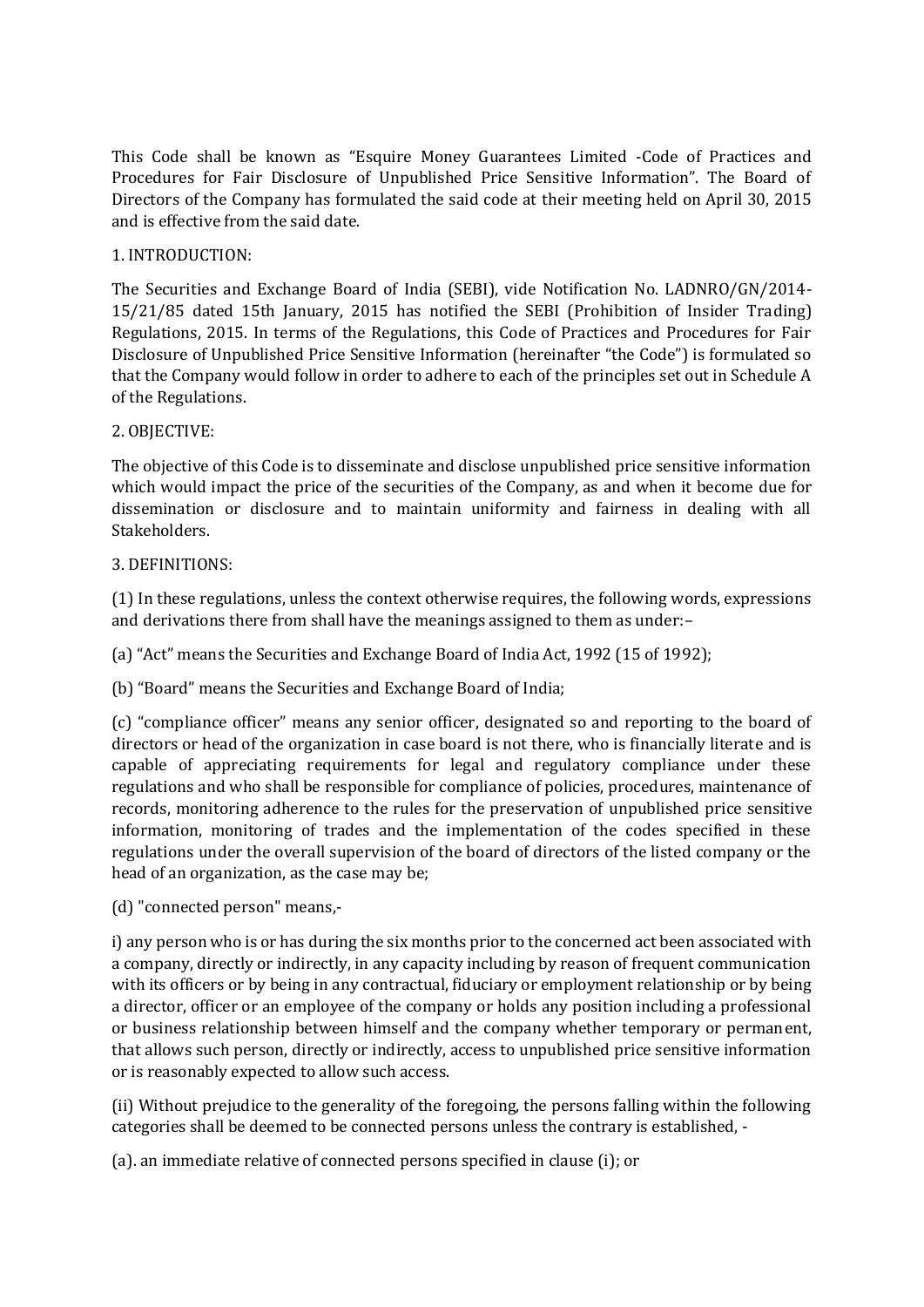(b). a holding company or associate company or subsidiary company; or

(c). an intermediary as specified in section 12 of the Act or an employee or director thereof; or

(d). an investment company, trustee company, asset management company or an employee or director thereof; or

(e). an official of a stock exchange or of clearing house or corporation; or

(f). a member of board of trustees of a mutual fund or a member of the board of directors of the asset management company of a mutual fund or is an employee thereof; or

(g). a member of the board of directors or an employee, of a public financial institution as defined in section 2 (72) of the Companies Act, 2013; or

(h). an official or an employee of a self-regulatory organization recognised or authorized by the Board; or

(i). a banker of the company; or

(j). a concern, firm, trust, Hindu undivided family, company or association of persons wherein a director of a company or his immediate relative or banker of the company, has more than ten per cent. of the holding or interest;

(e) "generally available information" means information that is accessible to the public on a nondiscriminatory basis;

(f) "Immediate relative" means a spouse of a person, and includes parent, sibling, and child of such person or of the spouse, any of whom is either dependent financially on such person, or consults such person in taking decisions relating to trading in securities;

(g) "Insider" means any person who is: i) a connected person; or ii) in possession of or having access to unpublished price sensitive information;

(h) "promoter" shall have the meaning assigned to it under the Securities and Exchange Board of India (Issue of Capital and Disclosure Requirements) Regulations, 2009 or any modification thereof;

(i) "securities" shall have the meaning assigned to it under the Securities Contracts (Regulation) Act, 1956 (42 of 1956) or any modification thereof except units of a mutual fund;

(j) "specified" means specified by the Board in writing;

(k) "takeover regulations" means the Securities and Exchange Board of India (Substantial Acquisition of Shares and Takeovers) Regulations, 2011 and any amendments thereto;

(l) "trading" means and includes subscribing, buying, selling, dealing, or agreeing to subscribe, buy, sell, deal in any securities, and "trade" shall be construed accordingly;

(m) "trading day" means a day on which the recognized stock exchanges are open for trading;

(n) "unpublished price sensitive information" means any information, relating to a company or its securities, directly or indirectly, that is not generally available which upon becoming generally available, is likely to materially affect the price of the securities and shall, ordinarily including but not restricted to, information relating to the following: –

(i) financial results;